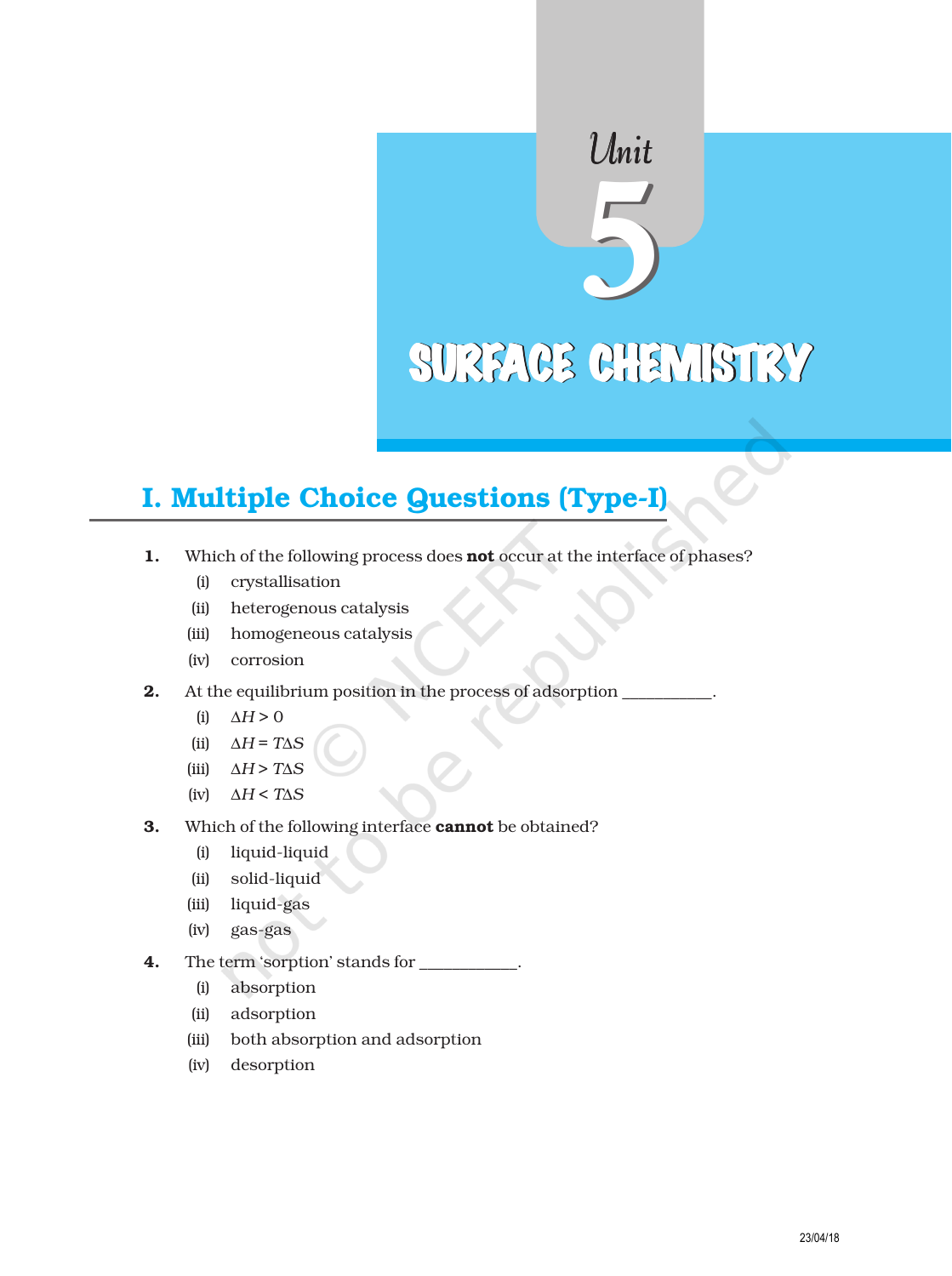- **5.** Extent of physisorption of a gas increases with
	- (i) increase in temperature.
	- (ii) decrease in temperature.
	- (iii) decrease in surface area of adsorbent.
	- (iv) decrease in strength of van der Waals forces.
- 6. Extent of adsorption of adsorbate from solution phase increases with
	- (i) increase in amount of adsorbate in solution.
	- (ii) decrease in surface area of adsorbent.
	- (iii) increase in temperature of solution.
	- (iv) decrease in amount of adsorbate in solution.
- 7. Which one of the following is **not** applicable to the phenomenon of adsorption?
	- $(h)$   $\Delta H > 0$
	- (iii)  $\Delta G \le 0$
	- (iii)  $\Delta S < 0$
	- (iv) ∆*H* < 0
- 8. Which of the following is not a favourable condition for physical adsorption?
	- (i) high pressure
	- (ii) negative ∆*H*
	- (iii) higher critical temperature of adsorbate
	- (iv) high temperature
- 9. Physical adsorption of a gaseous species may change to chemical adsorption with
	- (i) decrease in temperature
	- (ii) increase in temperature
	- (iii) increase in surface area of adsorbent
	- (iv) decrease in surface area of adsorbent
- 10. In physisorption adsorbent does not show specificity for any particular gas because
	- (i) involved van der Waals forces are universal.
	- (ii) gases involved behave like ideal gases.
	- (iii) enthalpy of adsorption is low.
	- (iv) it is a reversible process.
- 11. Which of the following is an example of absorption?
	- (i) Water on silica gel
	- (ii) Water on calcium chloride
	- (iii) Hydrogen on finely divided nickel
	- (iv) Oxygen on metal surface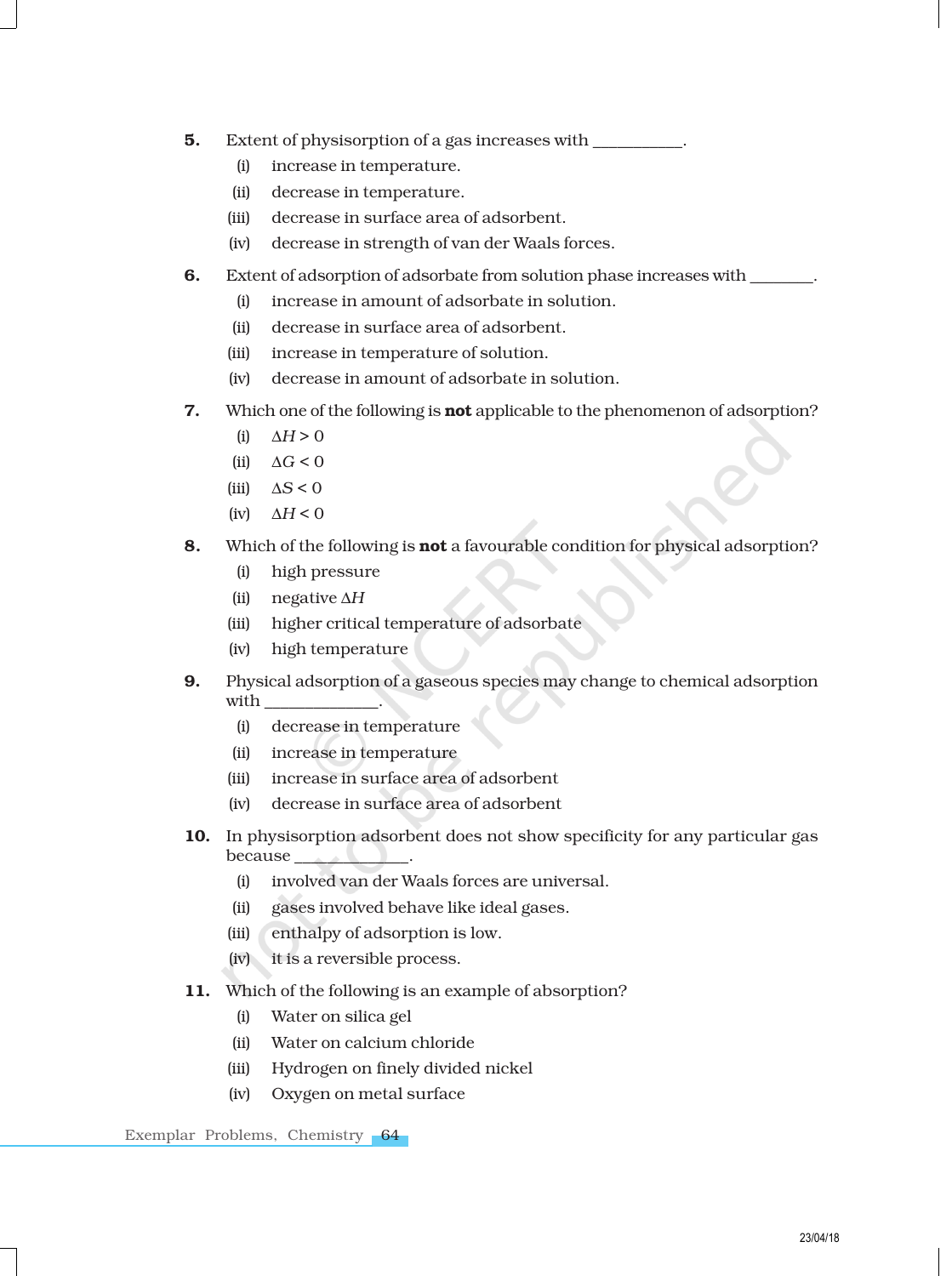12. On the basis of data given below predict which of the following gases shows least adsorption on a definite amount of charcoal?

Gas  $CO<sub>2</sub>$  $SO_2$  CH<sub>4</sub> H<sub>2</sub> **Critical temp./K**  $304$  630 190 33

- $(i)$   $CO<sub>2</sub>$
- $(ii)$  SO<sub>2</sub>
- $(iii)$  CH<sub>4</sub>
- $(iv)$   $H_0$

13. In which of the following reactions heterogenous catalysis is involved?

- (a)  $2\text{SO}_2(g) + \text{O}_2(g) \xrightarrow{\text{NO}(g)} 2\text{SO}_3(g)$
- (b)  $2\text{SO}_2(g) \longrightarrow \text{Pt(s)}$   $2\text{SO}_3(g)$
- (c)  $N_2$  (g) + 3H<sub>2</sub> (g)  $\frac{Fe(s)}{2NH_3}$  (g)
- (d)  $CH_3COOCH_3 (l) + H_2O (l) \longrightarrow CH_3COOH (aq) + CH_3OH (aq)$
- (i) (b), (c)
- (ii) (b), (c), (d)
- $(iii)$   $(a), (b), (c)$
- (iv) (d)
- 14. At high concentration of soap in water, soap behaves as
	- (i) molecular colloid
	- (ii) associated colloid
	- (iii) macromolecular colloid
	- (iv) lyophilic colloid
- 15. Which of the following will show Tyndall effect?
	- (i) Aqueous solution of soap below critical micelle concentration.
	- (ii) Aqueous solution of soap above critical micelle concentration.
	- (iii) Aqueous solution of sodium chloride.
	- (iv) Aqueous solution of sugar.
- 16. Method by which lyophobic sol can be protected.
	- (i) By addition of oppositely charged sol.
	- (ii) By addition of an electrolyte.
	- (iii) By addition of lyophilic sol.
	- (iv) By boiling.

\_\_\_\_\_\_\_\_\_\_\_.

- 17. Freshly prepared precipitate sometimes gets converted to colloidal solution by
	- (i) coagulation
	- (ii) electrolysis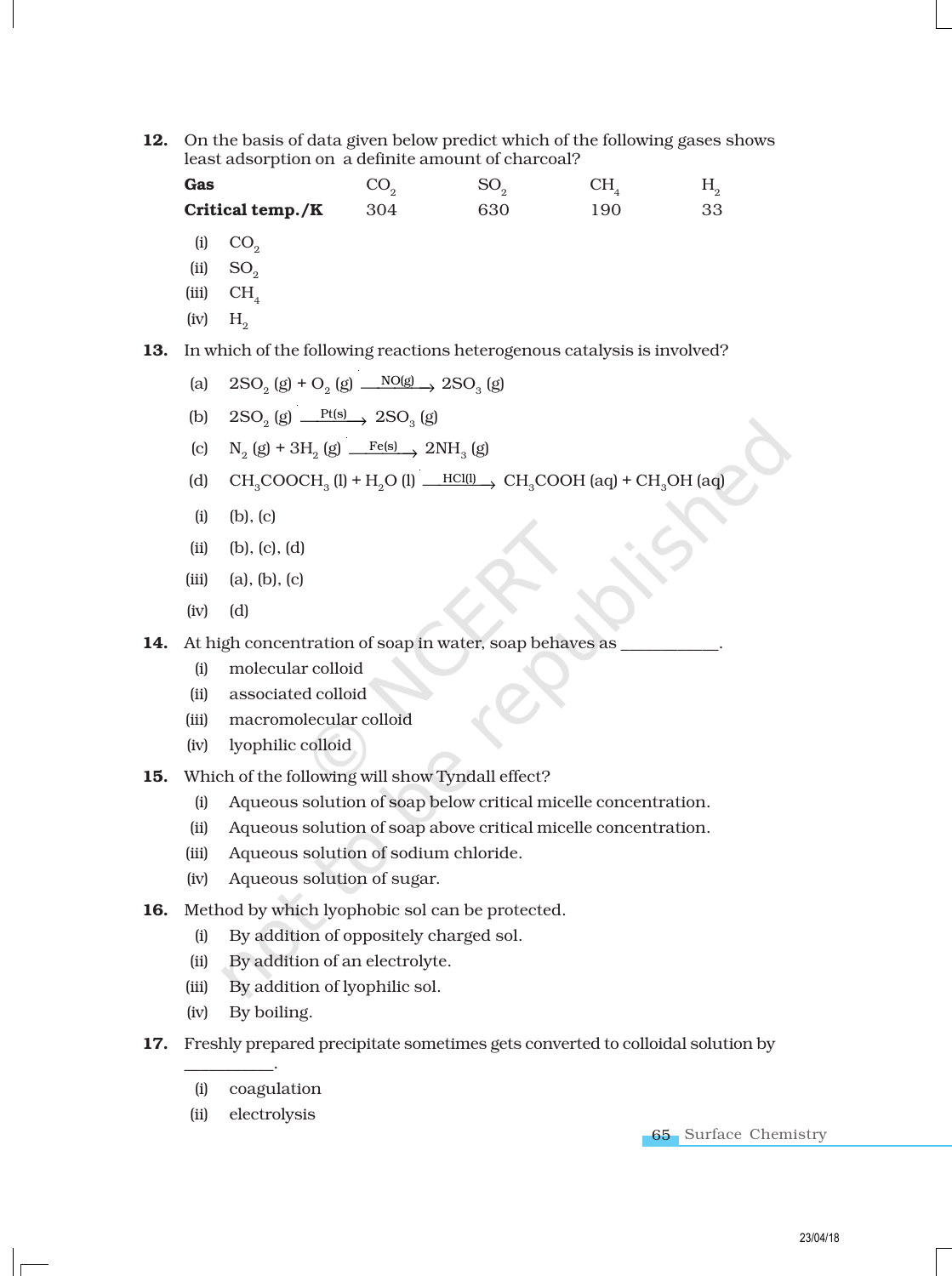- (iii) diffusion
- (iv) peptisation
- 18. Which of the following electrolytes will have maximum coagulating value for AgI/Ag<sup>+</sup> sol?
	- $(i)$  Na<sub>2</sub>S
	- (ii)  $\text{Na}_3\text{PO}_4$
	- (iii)  $\text{Na}_2\text{SO}_4$
	- (iv) NaCl
- 19. A colloidal system having a solid substance as a dispersed phase and a liquid as a dispersion medium is classified as \_\_\_\_\_\_\_\_\_\_\_\_.
	- (i) solid sol
	- (ii) gel
	- (iii) emulsion
	- (iv) sol
- 20. The values of colligative properties of colloidal solution are of small order in comparison to those shown by true solutions of same concentration because of colloidal particles \_\_\_\_\_\_\_\_\_\_\_\_\_\_\_\_\_\_.
	- (i) exhibit enormous surface area.
	- (ii) remain suspended in the dispersion medium.
	- (iii) form lyophilic colloids.
	- (iv) are comparatively less in number.
- 21. Arrange the following diagrams in correct sequence of steps involved in the mechanism of catalysis, in accordance with modern adsorption theory.

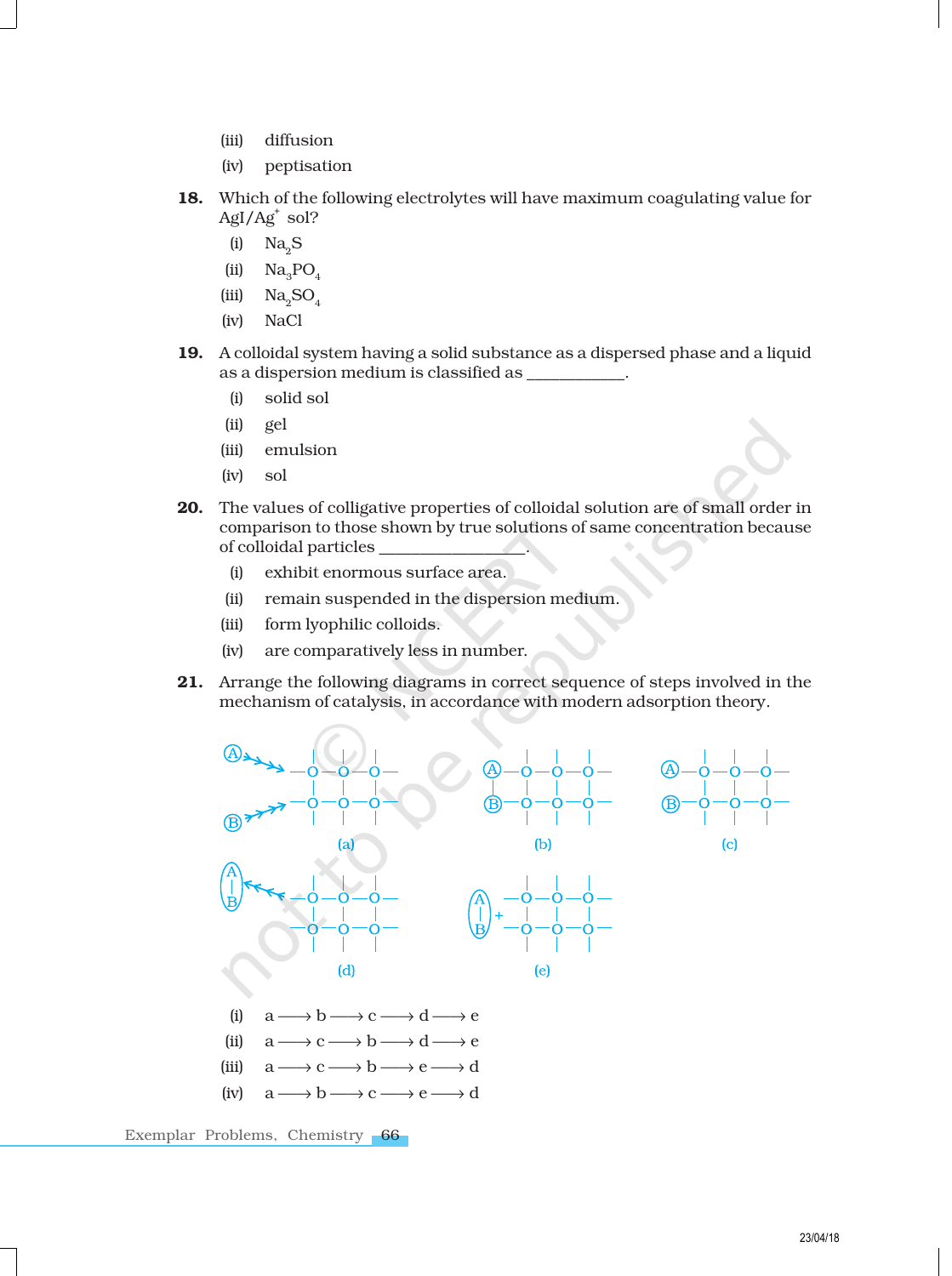- 22. Which of the following process is responsible for the formation of delta at a place where rivers meet the sea?
	- (i) Emulsification
	- (ii) Colloid formation
	- (iii) Coagulation
	- (iv) Peptisation
- 23. Which of the following curves is in accordance with Freundlich adsorption isotherm?



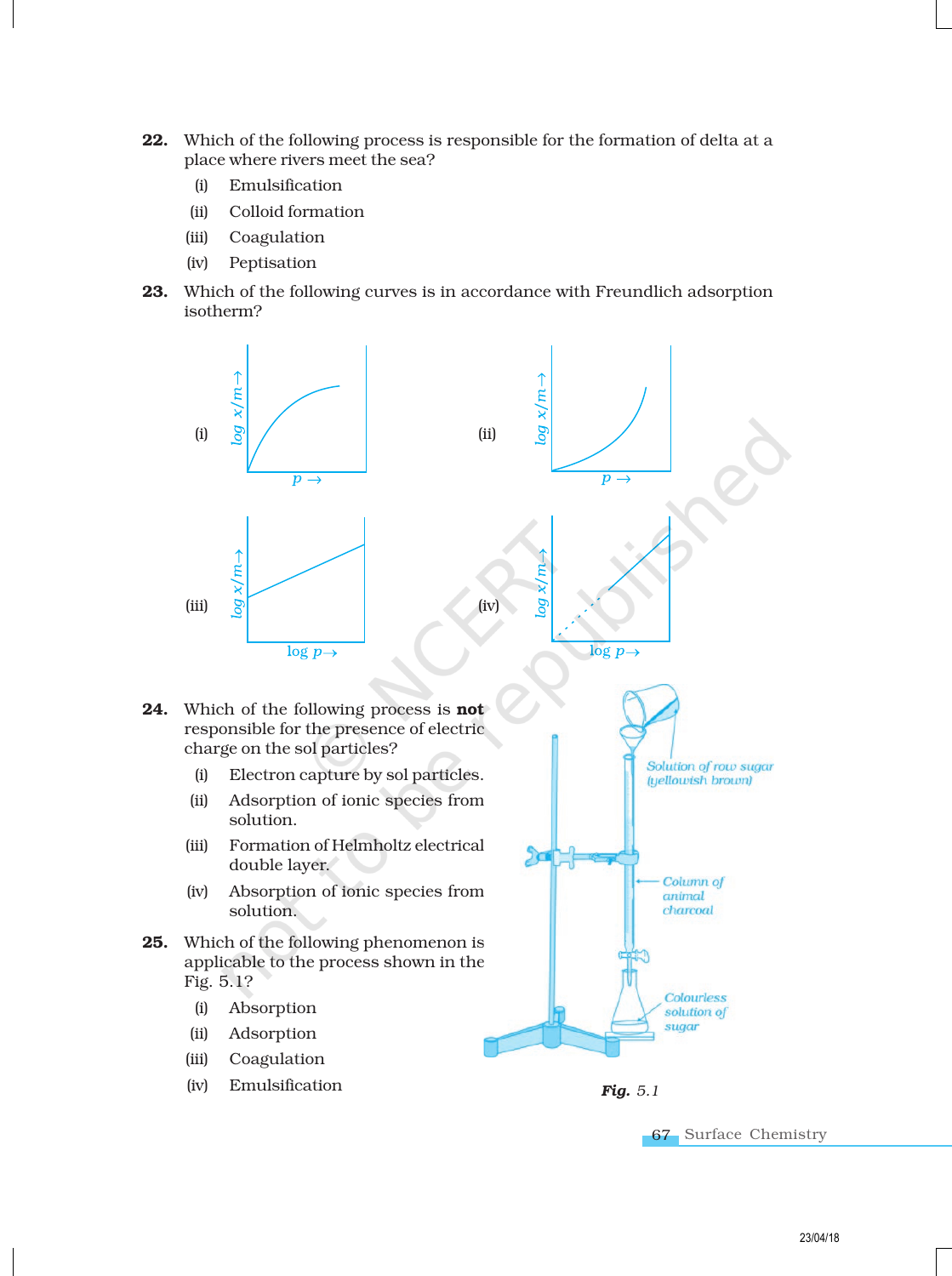# II. Multiple Choice Questions (Type-II)

## Note : In the following questions two or more options may be correct.

- 26. Which of the following options are correct?
	- (i) Micelle formation by soap in aqueous solution is possible at all temperatures.
	- (ii) Micelle formation by soap in aqueous solution occurs above a particular concentration.
	- (iii) On dilution of soap solution micelles may revert to individual ions.
	- (iv) Soap solution behaves as a normal strong electrolyte at all concentrations.
- 27. Which of the following statements are correct about solid catalyst?
	- (i) Same reactants may give different product by using different catalysts.
	- (ii) Catalyst does not change ∆*H* of reaction.
	- (iii) Catalyst is required in large quantities to catalyse reactions.
	- (iv) Catalytic activity of a solid catalyst does not depend upon the strength of chemisorption.
- **28.** Freundlich adsorption isotherm is given by the expression  $\frac{x}{x}$  = k  $p^{\frac{1}{n}}$  $\frac{x}{m} = k p^n$  which of the following conclusions can be drawn from this expression.
	- (i) When 1  $\frac{\hbar}{n}$  = 0, the adsorption is independent of pressure.
	- (ii) When 1  $\frac{n}{n}$  = 0, the adsorption is directly proportional to pressure.
	- (iii) When  $n = 0$ , *x m* vs *p* graph is a line parallel to *x-*axis.
	- (iv) When  $n = 0$ , plot of *x*  $\frac{m}{m}$  vs *p* is a curve.
- **29.**  $\,$  H $_{2}$  gas is adsorbed on activated charcoal to a very little extent in comparison to easily liquefiable gases due to \_\_\_\_\_\_\_\_\_\_\_\_.
	- (i) very strong van der Waal's interaction.
	- (ii) very weak van der Waals forces.
	- (iii) very low critical temperature.
	- (iv) very high critical temperature.
- 30. Which of the following statements are correct?
	- (i) Mixing two oppositely charged sols neutralises their charges and stabilises the colloid.
	- (ii) Presence of equal and similar charges on colloidal particles provides stability to the colloids.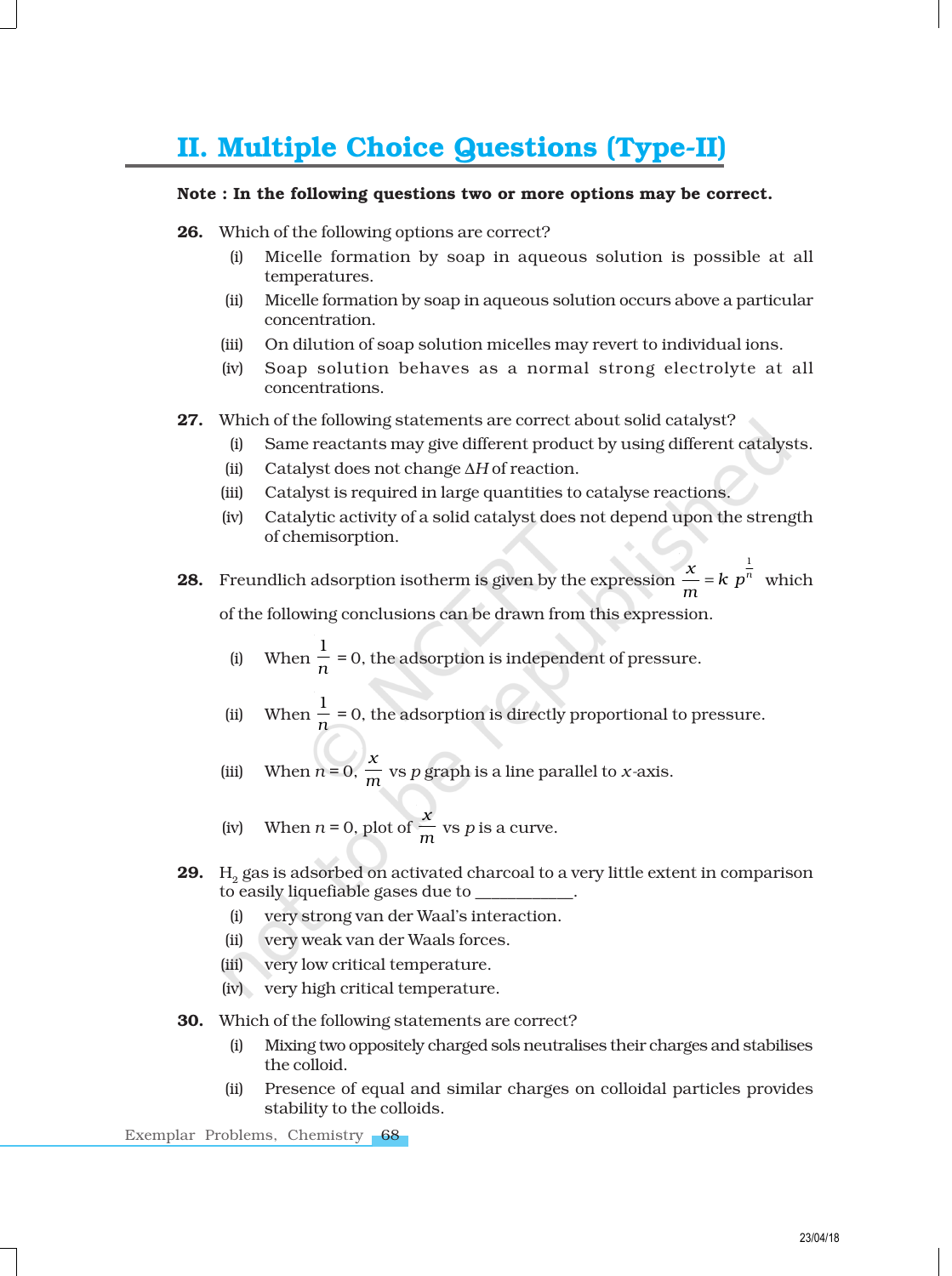- (iii) Any amount of dispersed liquid can be added to emulsion without destabilising it.
- (iv) Brownian movement stabilises sols.
- **31.** An emulsion cannot be broken by \_\_\_\_\_\_\_\_\_\_ and \_\_\_\_\_\_\_\_\_.
	- (i) heating
	- (ii) adding more amount of dispersion medium
	- (iii) freezing
	- (iv) adding emulsifying agent
- 32. Which of the following substances will precipitate the negatively charged emulsions?
	- (i) KCl
	- (ii) glucose
	- (iii) urea
	- (iv) NaCl
- **33.** Which of the following colloids **cannot** be coagulated easily?
	- (i) Lyophobic colloids.
	- (ii) Irreversible colloids.
	- (iii) Reversible colloids.
	- (iv) Lyophilic colloids.
- 34. What happens when a lyophilic sol is added to a lyophobic sol?
	- (i) Lyophobic sol is protected.
	- (ii) Lyophilic sol is protected.
	- (iii) Film of lyophilic sol is formed over lyophobic sol.
	- (iv) Film of lyophobic sol is formed over lyophilic sol.
- 35. Which phenomenon occurs when an electric field is applied to a colloidal solution and electrophoresis is prevented?
	- (i) Reverse osmosis takes place.
	- (ii) Electroosmosis takes place.
	- (iii) Dispersion medium begins to move.
	- (iv) Dispersion medium becomes stationary.
- **36.** In a reaction, catalyst changes
	- (i) physically
	- (ii) qualitatively
	- (iii) chemically
	- (iv) quantitatively
- 37. Which of the following phenomenon occurs when a chalk stick is dipped in ink?
	- (i) adsorption of coloured substance
	- (ii) adsorption of solvent
	- (iii) absorption and adsorption both of solvent
	- (iv) absoprtion of solvent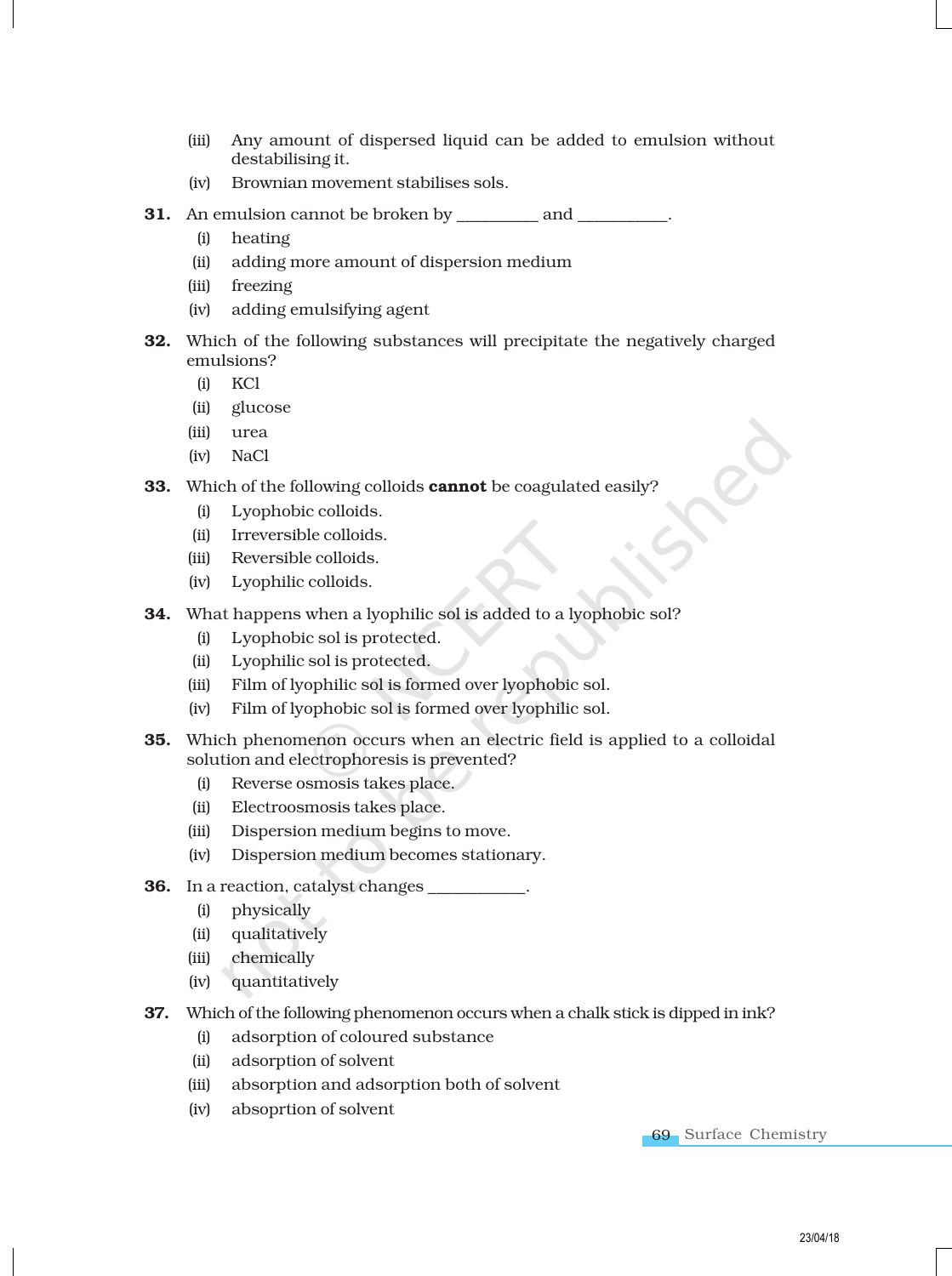# III. Short Answer Type

- 38. Why is it important to have clean surface in surface studies?
- **39.** Why is chemisorption referred to as activated adsorption?
- 40. What type of solutions are formed on dissolving different concentrations of soap in water?
- 41. What happens when gelatin is mixed with gold sol?
- 42. How does it become possible to cause artificial rain by spraying silver iodide on the clouds?
- 43. Gelatin which is a peptide is added in icecreams. What can be its role?
- 44. What is collodion?
- **45.** Why do we add alum to purify water?
- 46. What happens when electric field is applied to colloidal solution?
- 47. What causes brownian motion in colloidal dispersion?
- **48.** A colloid is formed by adding  $\text{FeCl}_{_3}$  in excess of hot water. What will happen if excess sodium chloride is added to this colloid?
- 49. How do emulsifying agents stabilise the emulsion?
- 50. Why are some medicines more effective in the colloidal form?
- **51.** Why does leather get hardened after tanning?
- 52. How does the precipitation of colloidal smoke take place in Cottrell precipitator?
- 53. How will you distinguish between dispersed phase and dispersion medium in an emulsion?
- 54. On the basis of Hardy-Schulze rule explain why the coagulating power of phosphate is higher than chloride.
- 55. Why does bleeding stop by rubbing moist alum?
- **56.** Why is Fe(OH) $_{3}$  colloid positively charged, when prepared by adding FeCl $_{3}$  to hot water?
- 57. Why do physisorption and chemisorption behave differently with rise in temperature?
- 58. What happens when dialysis is prolonged?
- 59. Why does the white precipitate of silver halide become coloured in the presence of dye eosin.
- 60. What is the role of activated charcoal in gas mask used in coal mines?
- 61. How does a delta form at the meeting place of sea and river water?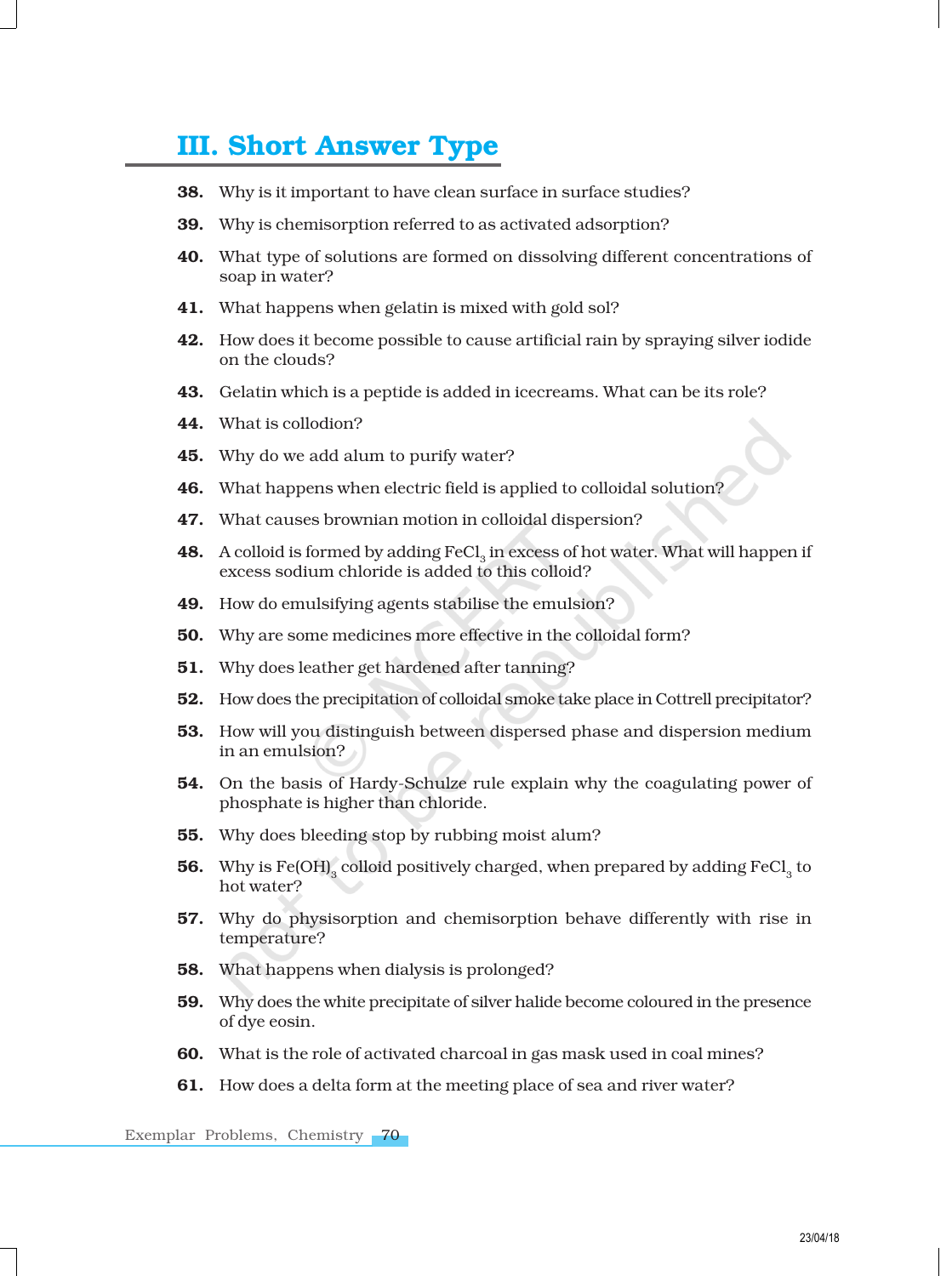- 62. Give an example where physisorption changes to chemisorption with rise in temperature. Explain the reason for change.
- **63.** Why is desorption important for a substance to act as good catalyst?
- 64. What is the role of diffusion in heterogenous catalysis?
- 65. How does a solid catalyst enhance the rate of combination of gaseous molecules?
- 66. Do the vital functions of the body such as digestion get affected during fever? Explain your answer.

# IV. Matching Type

## Note : Match the items of Column I and Column II in the following questions.

67. Method of formation of solution is given in Column I. Match it with the type of solution given in Column II.

### Column I Column II

| (i)  | Sulphur vapours passed<br>through cold water                  | (a) Normal electrolyte solution |
|------|---------------------------------------------------------------|---------------------------------|
| (ii) | Soap mixed with water above<br>critical micelle concentration | (b) Molecular colloids          |

- (iii) White of egg whipped with water (c) Associated colloid
- (iv) Soap mixed with water below (d) Macro molecular colloids critical micelle concentration
- 68. Match the statement given in Column I with the phenomenon given in Column II.

|       | Column I                                                                                                                                 |     | Column II       |
|-------|------------------------------------------------------------------------------------------------------------------------------------------|-----|-----------------|
| (i)   | Dispersion medium moves in<br>an electric field                                                                                          | (a) | Osmosis         |
| (ii)  | Solvent molecules pass through semi<br>permeable membrane towards solvent side                                                           | (b) | Electrophoresis |
| (iii) | Movement of charged colloidal particles<br>under the influence of applied electric<br>potential towards oppositely charged<br>electrodes | (c) | Electroosmosis  |
| (iv)  | Solvent molecules pass through semi<br>permeable membranes towards<br>solution side                                                      | (d) | Reverse osmosis |

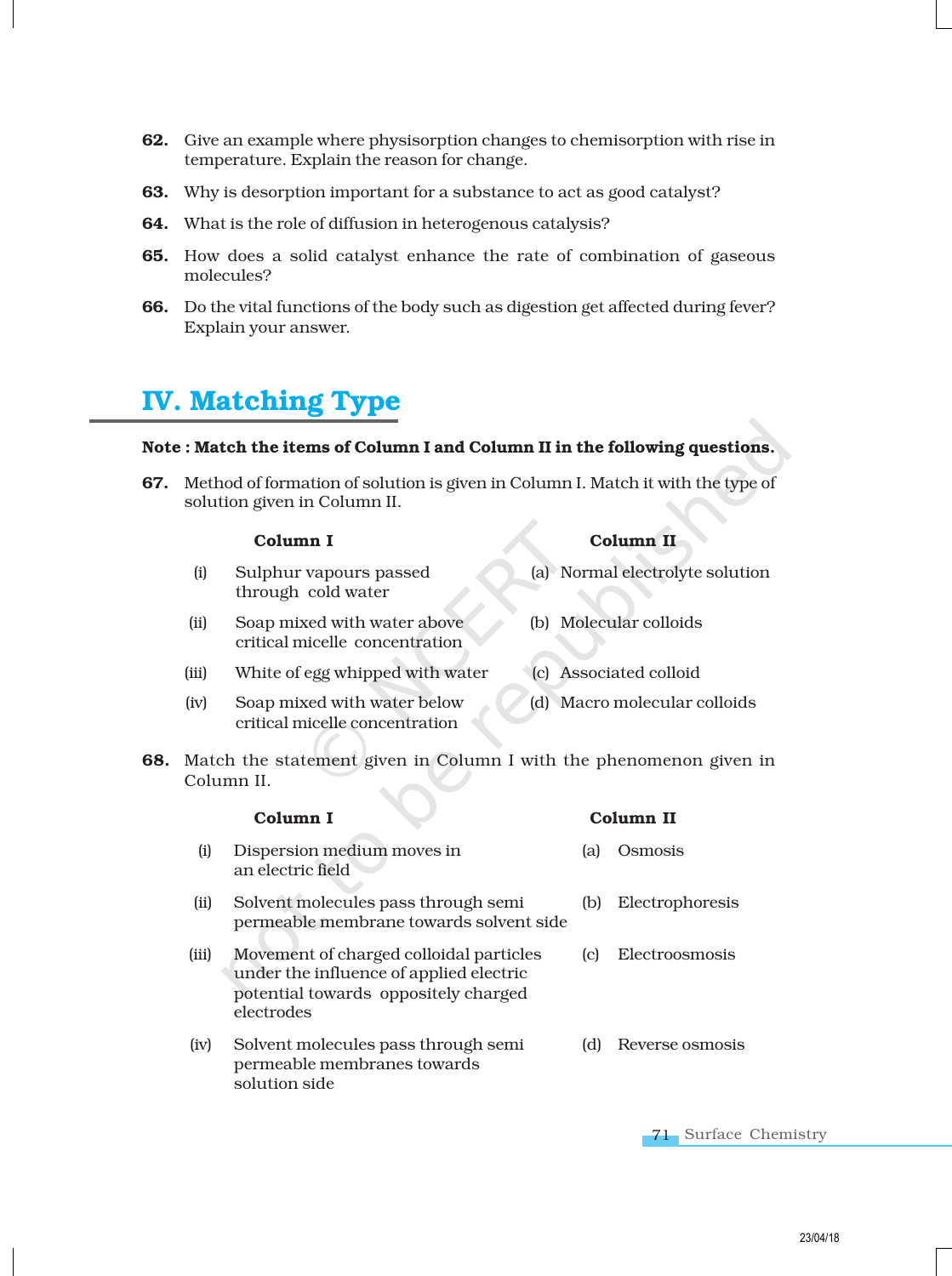69. Match the items given in Column I and Column II.

- (i) Protective colloid
- (ii) Liquid liquid colloid (b) Lyophilic colloids
- (iii) Positively charged colloid (c) Emulsion
- (iv) Negatively charged colloid
- Column I Column II
	- (a)  $\text{FeCl}_2 + \text{NaOH}$
	-
	-
	- (d)  $\text{FeCl}_0$  + hot water
- 70. Match the types of colloidal systems given in Column I with the name given in Column II.

## Column I Column II

- (i) Solid in liquid (a) Foam
- (ii) Liquid in solid (b) Sol
- (iii) Liquid in liquid (c) Gel
- (iv) Gas in liquid (d) Emulsion
- 71. Match the items of Column I and Column II.

## Column I Column II

- 
- 
- 
- (iv) Electrophoresis (d) Purification
- 72. Match the items of Column I and Column II.

- 
- 
- 
- 

## Column I Column II

- (i) Butter (a) dispersion of liquid in liquid
- (ii) Pumice stone (b) dispersion of solid in liquid
- (iii) Milk (c) dispersion of gas in solid
- (iv) Paints (d) dispersion of liquid in solid

# V. Assertion and Reason Type

Note : In the following questions a statement of assertion followed by a statement of reason is given. Choose the correct answer out of the following choices.

- (i) Assertion and reason both are correct and the reason is correct explanation of assertion.
- (ii) Assertion and reason both are correct but reason does not explain assertion.

- 
- (i) Dialysis (a) Cleansing action of soap
- (ii) Peptisation (b) Coagulation
- (iii) Emulsification (c) Colloidal sol formation
	-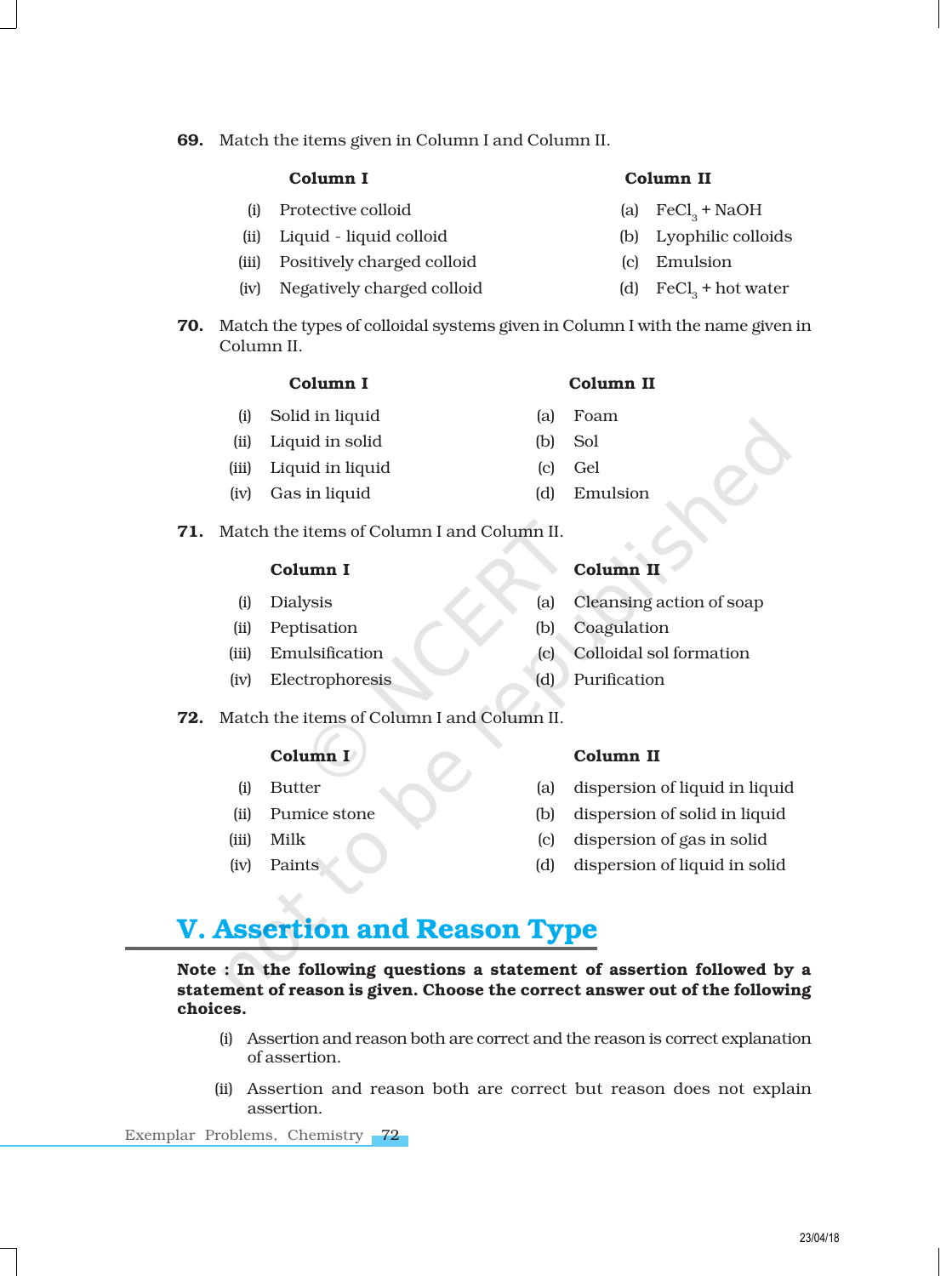- (iii) Assertion is correct but reason is incorrect.
- (iv) Both assertion and reason are incorrect.
- (v) Assertion is incorrect but reason is correct.
- **73. Assertion** : An ordinary filter paper impregnated with collodion solution stops the flow of colloidal particles.
	- **Reason** : Pore size of the filter paper becomes more than the size of colloidal particle.
- **74. Assertion** : Colloidal solutions show colligative properties.
	- Reason : Colloidal particles are large in size.
- **75. Assertion** : Colloidal solutions do not show brownian motion.
	- **Reason** : Brownian motion is responsible for stability of sols.
- **76.** Assertion : Coagulation power of  $Al^{3+}$  is more than Na<sup>+</sup>.
- **Reason** : Greater the valency of the flocculating ion added, greater is its power to cause precipitation (Hardy Schulze rule).
- 77. Assertion : Detergents with low CMC are more economical to use.
	- **Reason** : Cleansing action of detergents involves the formation of micelles. These are formed when the concentration of detergents becomes equal to CMC.

# VI. Long Answer Type

- 78. What is the role of adsorption in heterogenous catalysis?
- 79. What are the applications of adsorption in chemical analysis?
- 80. What is the role of adsorption in froth floatation process used especially for concentration of sulphide ores?
- 81. What do you understand by shape selective catalysis? Why are zeolites good shape selective catalysts?

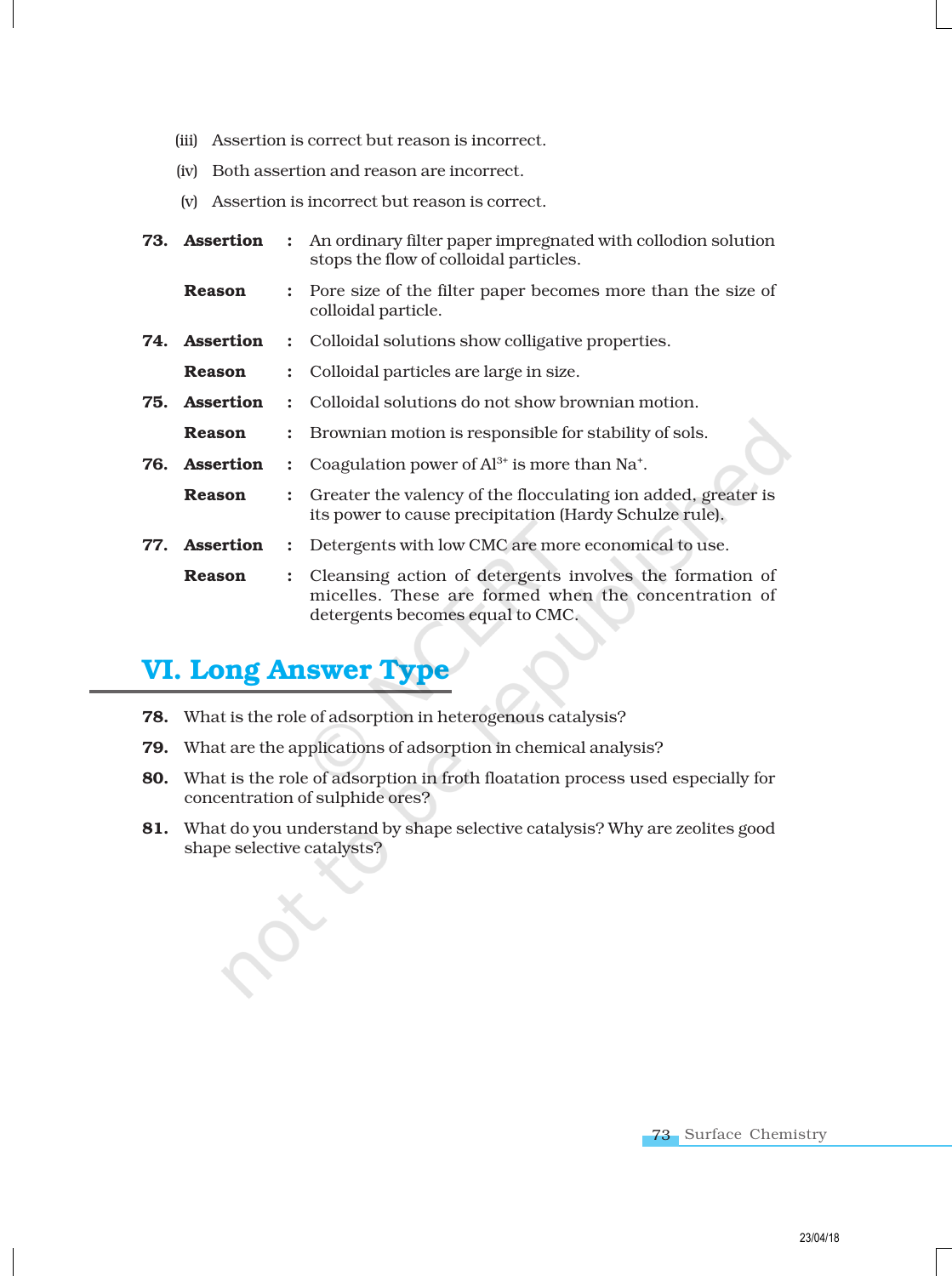## ANSWERS

## *I. Multiple Choice Questions (Type-I)*

| 1. (iii) | 2. (ii)  | 3. (iv)    | 4. (iii)    | 5. (ii)    | 6. (i)   |
|----------|----------|------------|-------------|------------|----------|
| 7. (i)   | 8. (iv)  | 9. (ii)    | 10. (i)     | 11. (ii)   | 12. (iv) |
| 13. (i)  | 14. (ii) | 15. $(ii)$ | 16. (iii)   | 17. $(iv)$ | 18. (ii) |
| 19. (iv) | 20. (iv) | 21. (ii)   | $22.$ (iii) | 23. (iii)  | 24. (iv) |
| 25. (ii) |          |            |             |            |          |

## *II. Multiple Choice Questions (Type-II)*

| $26.$ (ii), (iii) | $27.$ (i), (ii)  | $28.$ (i), (iii) | 29. (ii), (iii)    |
|-------------------|------------------|------------------|--------------------|
| $30.$ (ii), (iv)  | $31.$ (ii), (iv) | $32.$ (i), (iv)  | $33.$ (iii), (iv)  |
| 34. (i), (iii)    | 35. (ii), (iii)  | 36. (i), (ii)    | $37. (i)$ , $(iv)$ |

## *III. Short Answer Type*

- 38. It is important to have clean surface as it facilitates the adsorption of desired species.
- 39. Chemisorption involves formation of bond between gaseous molecules/ atoms and the solid surface for which high activation energy is required. Thus it is referred to as activated adsorption.
- 40. At lower concentration soap forms a normal electrolytic solution with water. After a certain concentration called critical micelle concentration, colloidal solution is formed.
- 41. Gold sol is a lyophobic sol. Addition of gelatin stabilises the sol.
- 42. Clouds are colloidal in nature and carry charge. Spray of silver iodide, an electrolyte, results in coagulation leading to rain.
- 43. Icecreams are emulsions which get stabilised by emulsifying agents like gelatin.
- 44. It is a 4% solution of nitrocellulose in a mixture of alcohol and ether.
- 45. The colloidal impurities present in water get coagulated by added alum, thus making water potable.
- 46. The charged colloidal particles start moving towards oppositely charged electrodes.
- 47. Unbalanced bombardment of the particles of dispersed phase by molecules of dispersion medium causes brownian motion. This stabilises the sol.
- 48. Positively charged sol of hydrated ferric oxide is formed and on adding excess of NaCl, negatively charged chloride ions coagulate the positively charged sol of hydrated ferric oxide.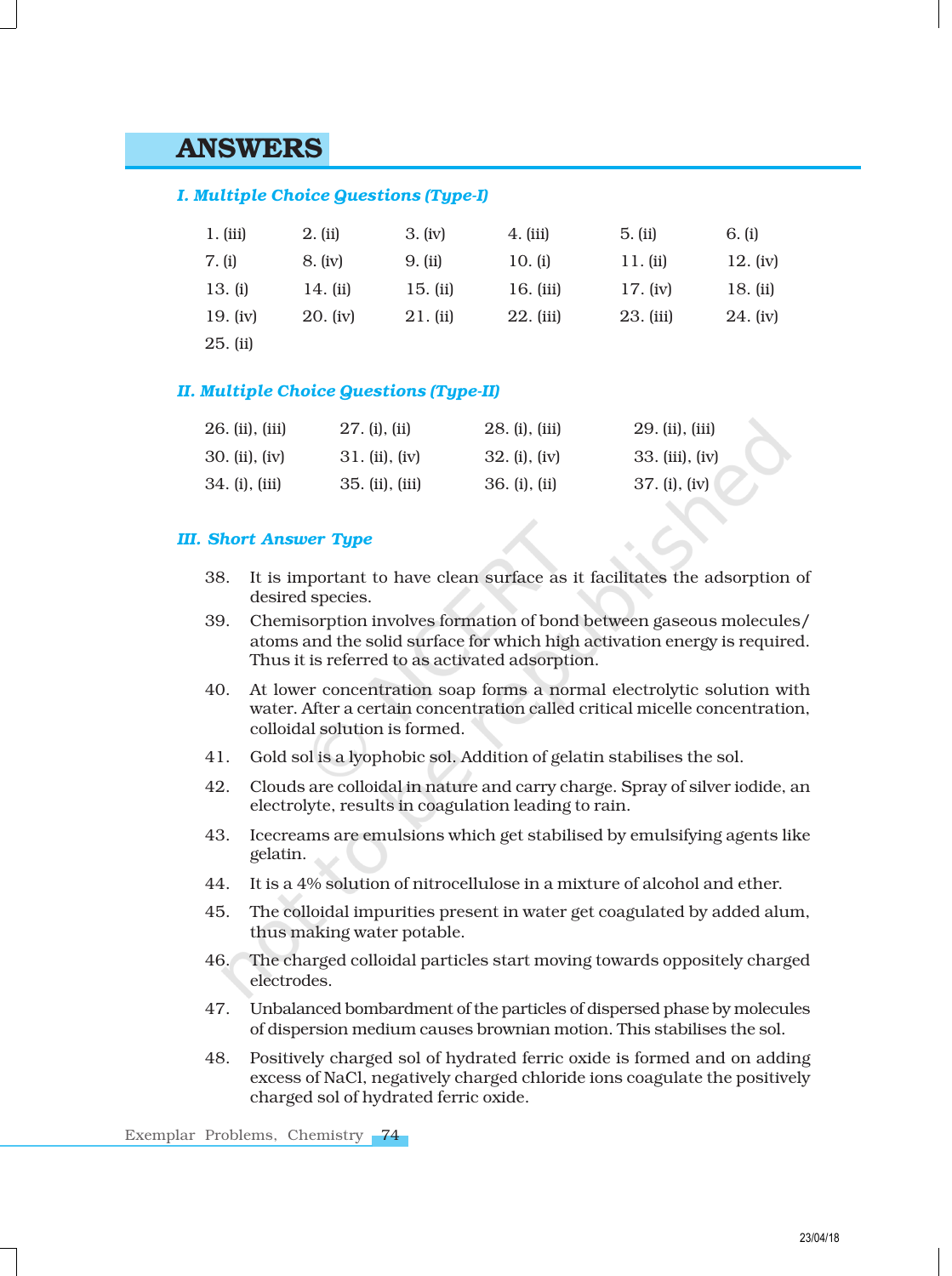- 49. The emulsifying agent forms an interfacial layer between suspended particles and the dispersion medium thereby stabilising the emulsion.
- 50. Medicines are more effective in the colloidal form because of large surface area and are easily assimilated in this form.
- 51. Animal hide is colloidal in nature and has positively charged particles. When it is soaked in tanin which has negatively charged colloidal particles, it results in mutual coagulation taking place.
- 52. In Cottrell precipitator, charged smoke particles are passed through a chamber containing plates with charge opposite to the smoke particles. Smoke particles lose their charge on the plates and get precipitated.
- 53. On adding dispersion medium, emulsions can be diluted to any extent. The dispersed phase forms a separate layer if added in excess.
- 54. Minimum quantity of an electrolyte required to cause precipitation of a sol is called its coagulating value. Greater the charge on flocculating ion and smaller is the amount of electrolyte required for precipitation, higher is the coagulating power of coagulating ion (Hardy-Schulze rule).
- 55. Moist alum coagulates the blood and so formed blood clot stops bleeding.
- 56. The adsorption of positively charged  $Fe^{3+}$  ions by the sol of hydrated ferric oxide results in positively charged colloid.
- 57. Physisorption involves weak van der Waals forces which weaken with rise in temperature. The chemisorption involves formation of chemical bond involving activation energy and like any other chemical reaction is favoured by rise in temperature.
- 58. Due to excessive dialysis, traces of electrolyte which stabilises the colloids is removed completely, making the colloid unstable. As a result coagulation takes place.
- 59. Eosin is adsorbed on the surface of silver halide precipitate making it coloured.
- 60. Activated charcoal acts as an adsorbent for various poisonous gases present in the coal mines.
- 61. River water is a colloidal solution of clay and sea water contains lot of electrolytes. The point at which river and sea meet is the site for coagulation. Deposition of coagulated clay results in delta formation.
- 62. The process of physisorption for example that of  $H_2$  on finely divided nickel, involves weak van der Waals' forces. With increase in temperature, hydrogen molecules dissociate into hydrogen atoms which are held on the surface by chemisorption.
- 63. After the reaction is over between adsorbed reactants, the process of desorption is important to remove products and further create space for the other reactant molecules to approach the surface and react.
- 64. The gaseous molecules diffuse on to the surface of the solid catalyst and get adsorbed. After the required chemical changes the products diffuse away from the surface of the catalyst leaving the surface free for more reactant molecules to get adsorbed and undergo reaction.